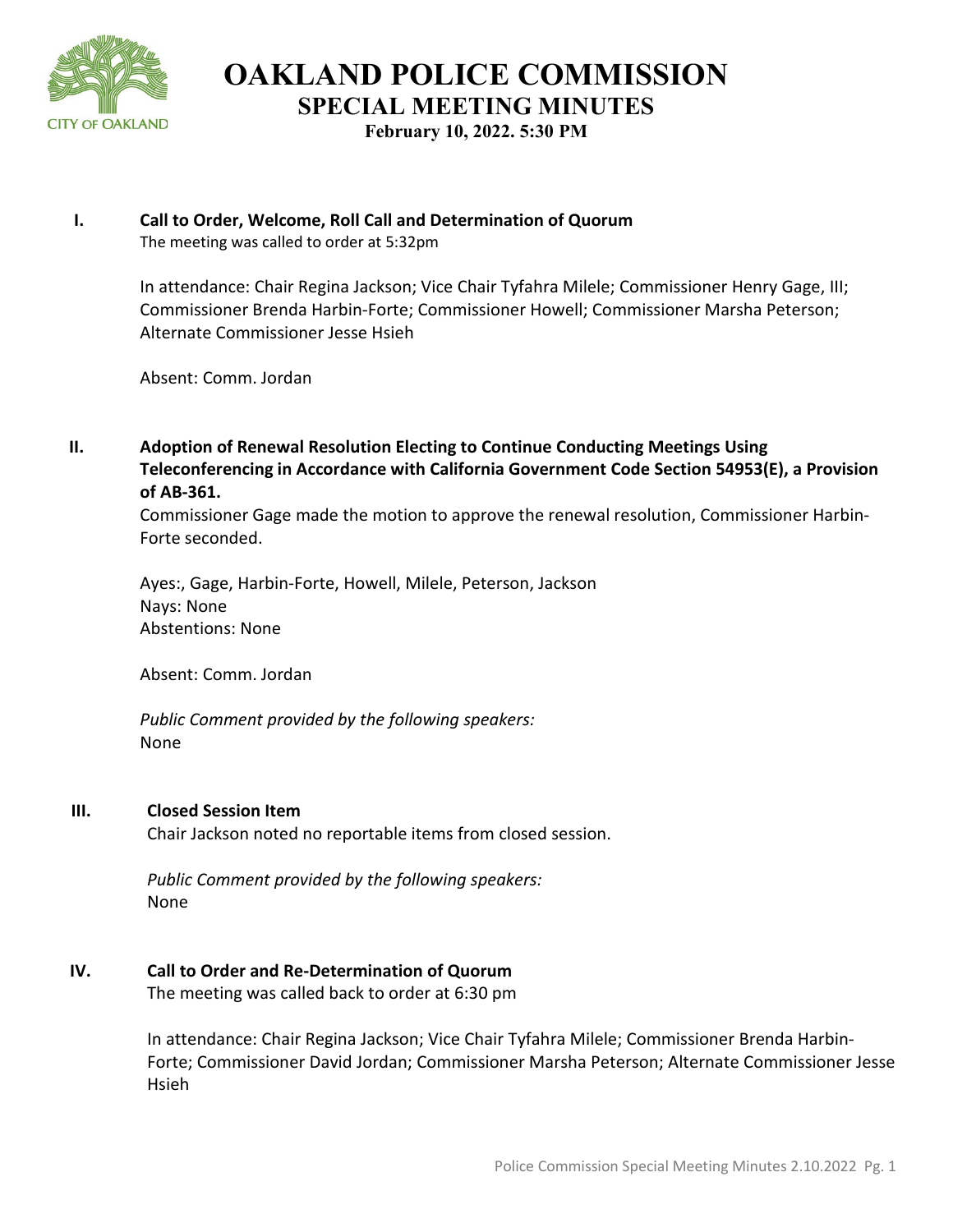

**OAKLAND POLICE COMMISSION SPECIAL MEETING MINUTES February 10, 2022. 5:30 PM**

Chair Jackson notes Commissioner Jordan's attendance during the closed session portion and joined the public meeting at 6:30pm

### **V. Open Forum Part 1**

*Public Comment provided by the following speakers:*  Saleem Bey

### **VI. Update from Police Chief**

Chief Armstrong provided a regular update on the Department's latest statistics including recruitment, arrests, resourcing specific units, calls for service data and NSA tasks.

*Public Comment provided by the following speakers:*  Saleem Bey

# **VII. Consider and Decide Whether to Adopt Resolution Calling for Reform of Government Code Section 3304**

Chair Jackson, along with Conor Kennedy – Counsel for the Commission, introduced a resolution extending the POBAR limitation on investigations from one year to two. Commissioner Gage noted his concern with the confidentiality provisions of the Government code. Chair Jackson, Vice Chair Milele and Commissioner Gage agree to work offline to bring a more comprehensive resolution back before the Commission.

*Public Comment provided by the following speakers:*  Comm. Ginale Harris Rashidah Grinage Saleem Bey Nino Parker Anne Janks

### **VIII. Police Commission Commendations for prior Commissioners.** *This item is a new item.*

The Commission acknowledges the service and work of former Commissioners Thomas Lloyd Smith, Ginale Harris, Mubarak Ahmad, Edwin Prather, Jose Dorado and Tara Anderson.

*Public Comment provided by the following speakers:*  Saleem Bey Rashidah Grinage Nino Parker Anne Janks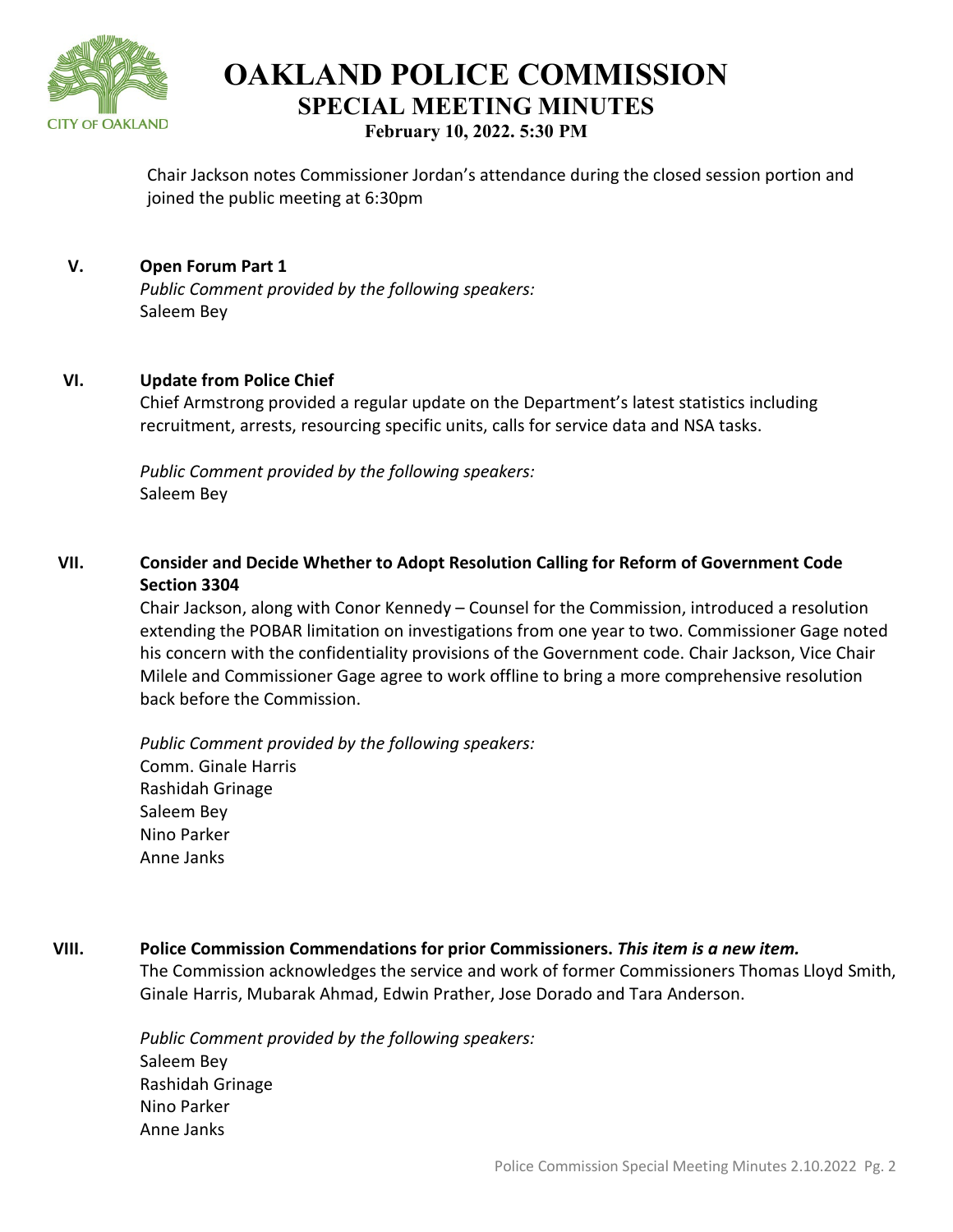

**OAKLAND POLICE COMMISSION SPECIAL MEETING MINUTES**

**February 10, 2022. 5:30 PM**

Elise Bernstein Michele Lazaneo Assata Olugbala Cynthia Jerez Lorelei Bosserman

### **IX. Election of Oakland Police Commission Chairperson***.*

Commissioner Peterson nominated Vice Chair Milele to lead the Commission, Commissioner Jordan seconded.

Ayes: Gage, Harbin-Forte, Howell, Jordan, Peterson, Milele, Jackson Nays: None Abstentions: None

*Public Comment provided by the following speakers:*  Saleem Bey Assata Olugbala Nino Parker

## **X. Election of Oakland Police Commission Vice Chairperson.**

Commissioner Harbin-Forte nominated Commissioner Peterson to be Vice Chair, Vice Chair Milele seconded.

Ayes: Gage, Harbin-Forte, Howell, Jordan, Milele, Peterson, Jackson Nays: None Abstentions: None

*Public Comment provided by the following speakers:*  Assata Olugbala Saleem Bey Nino Parker Comm. Jose Dorado

## **XI. Committee Reports**

### **Annual Report (Commissioners Jackson, Milele)**

Chair Jackson noted the report was in progress and added Vice Chair Milele to the Ad Hoc.

### **Chief's Performance Evaluation (Commissioners Jackson, Milele, Peterson)**

Commissioner Peterson noted the work the Ad Hoc had undertaken in its efforts to craft a performance evaluation matrix.